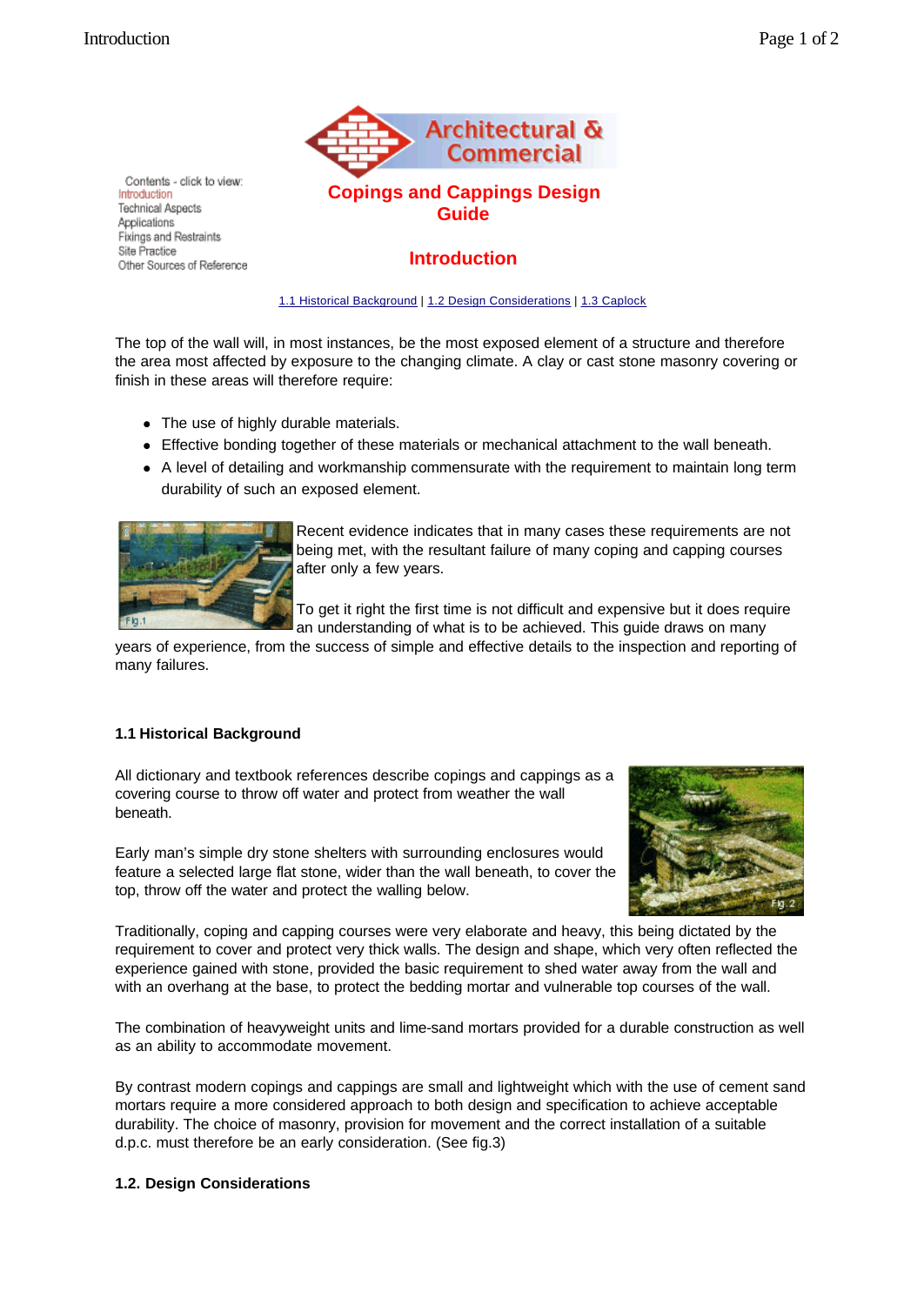An effective and durable coping or capping arrangement will incorporate the following.

- A means of shedding water
- An overhang incorporating a throating (drip-groove) at either side (copings)
- $\bullet$  A frost resistant unit
- $\bullet$  A high bond flexible d.p.c.
- Continuous rigid cavity closer
- Provision for movement
- A high standard of workmanship and supervision during construction.



## **1.3. Caplock**



To assist in the achievement of a secure wallcovering, the positive retainment by some mechanical means of a coping or capping arrangement is a sound economic consideration, particularly where vandalism is prevalent. The Ibstock 'Caplock' system is a simple and effective means of achieving this and at the same time, provides a choice and appearance no different to a normal coping or capping arrangement. All the common special brick shaped profiles are available in 'Caplock', complete with returns, angles, stop ends etc. The 'Caplock' system is also available in cast stone. (See Fig.5)

The top unit, incorporating a simple key-way, positively locates with a 2 metre length of profiled extrusion which is itself retained by the lower courses. The result is the locking together of 2 metre lengths of

double course coping or capping, which produces a secure and vandal resistant solution. (See Fig.4)



For further details and information reference should be made to the Ibstock 'Caplock' brochure, the Ibstock 'Special Shapes' catalogue and the Ibstock Architectural Masonry brochure.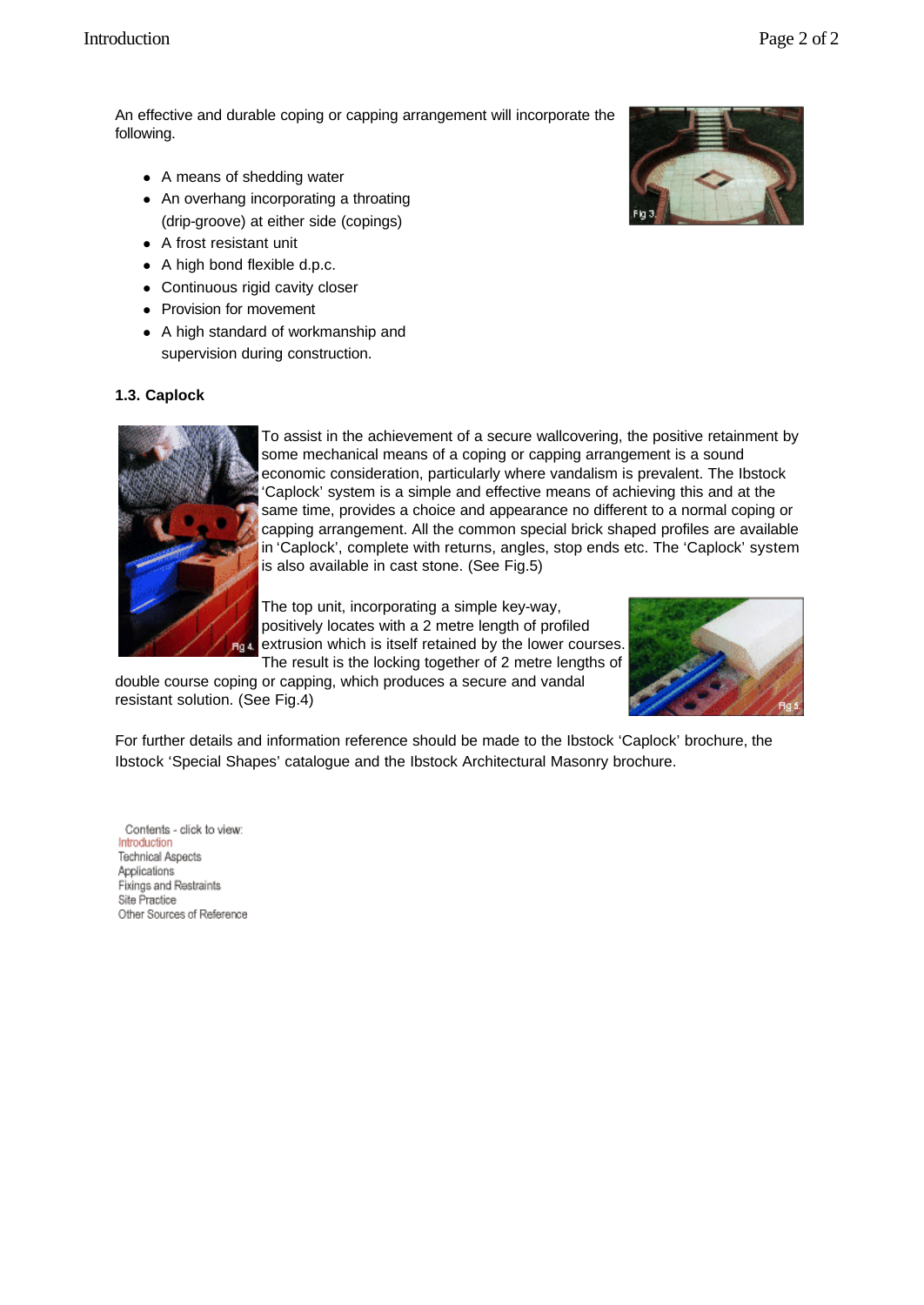Introduction<sup>1</sup> **Technical Aspects** Applications Fixings and Restraints Site Practice



**Copings and Cappings Design Guide**

## **Technical Aspects**

2.1 Definitions | 2.2 British Standards | 2.3 Durability and Mortars | 2.4 Damp-proof Courses 2.5 Movement Provisions | 2.6 Weathering | 2.7 Repairs and Renewals

## **2.1 Definitions**

Contents - click to view:

Other Sources of Reference

## **Copings and Cappings are defined as follows in BS 5628 Pt.3 Code of Practice for Use of Masonry:**

- **Coping** Unit or assemblage placed at the head of a wall and designed to shed rainwater from the top of the wall clear of all exposed surfaces of the walling beneath. **NOTE:** Examples of copings are those complying with BS 5642:Pt. 2
- Capping unit or assemblage placed at the head of a wall that does not shed rainwater from the top of the wall clear of all exposed surfaces of the walling beneath. **NOTE:** Examples of cappings are brick-on-edge and other cappings that may be flush or overhanging but that do not incorporate a throating or other device designed to shed rainwater clear of the walling beneath.



The difference between a Coping and a Capping according to the Code of Practice is, therefore, the provision of a throating (drip-groove) or other suitable device in the Coping. (See Fig.6) Units which merely provide an overhang do not constitute a coping. The throating must be continuous over mortar joints to be effective. This is a point which is often ignored and which can lead to pattern staining at joint positions.

## **2.2. British Standard Requirements**

*BS 5642 - Sills & Copings Pt. 2 - Specification for copings of pre-cast concrete, cast stone, clayware, slate and natural stone.*

- Mass to be not less than 25kg per metre run when cramps or dowels are **not** used.
- Overhangs, throatings and minimum face dimensions are stated. (See Fig.7)

## **Overhang Detail.**

- Requirements are specified in the areas of Materials & Quality, Tolerances & Finish.
- Appendix C gives recommendations for the design and installation of copings.
- States that the coping system should be designed to resist displacement by impact or pressure of ladders or by normal wind conditions.
- Recommendations for materials for cramps and dowels are listed.

*BS 5628:Pt.3 - British Standard Code of Practice for Use of Masonry, Materials and components, design and workmanship.*

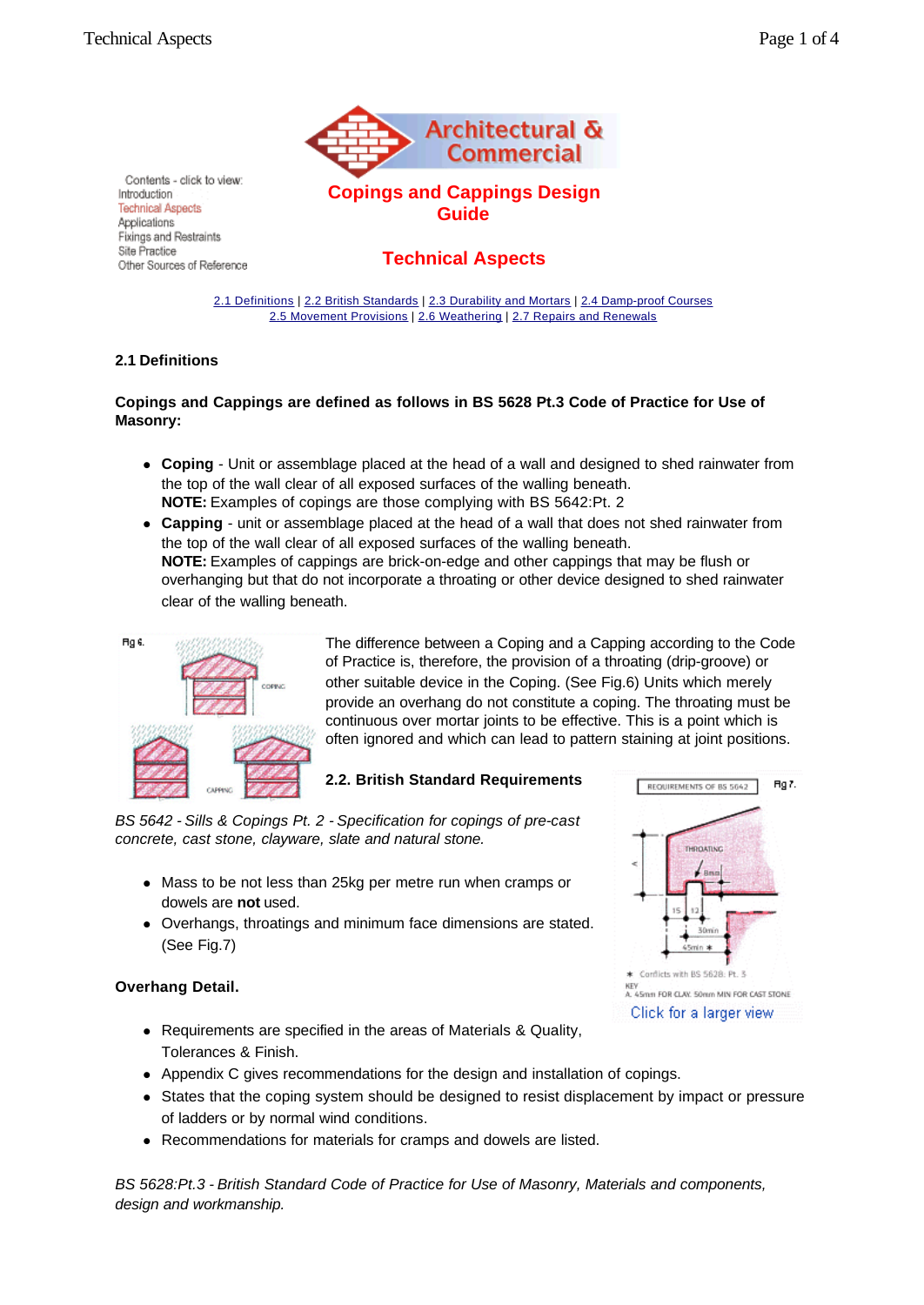- States that chimney terminals, free-standing walls, including parapet walls and retaining walls exposed to the weather, should preferably be provided with a coping which may be a preformed unit or be built up using creasing tiles. In either case, the drip edge(s) should be positioned a minimum of 40\*mm away from the face(s) of the wall (See fig.7). Overhang requirement conflicts with BS.5642: Pt. 2, which requires 45mm overhang. This is preferable as it provides more space for a 12mm wide throating. Where for aesthetic or other reasons a capping is used, special care is needed in the choice of materials, both for the capping and for the walling beneath, i.e. moderately frost resistant 'M' category bricks are not recommended for use beneath cappings.
- \* *Conflicts with BS 5642: Pt. 2.*
	- Recommends that consideration should be given to copings being displaced e.g. by lateral loads, and to the possibility of vandalism.

L-shaped copings and clip-over copings may be more satisfactory in these situations and where necessary, copings should be dowelled or joggle-jointed together, or suitably fixed down. Some of these suggested provisions may not be practical with small clay units; however, patented systems are available which assist in resisting displacement, e.g. the Ibstock "Caplock" system (see 1.3. and Fig.8).

- Strongly recommends that parapets and chimneys be protected by copings and d.p.c.'s.
- Gives guidance on selection of masonry units and mortar for durability but is currently out-of-date in its terminology (see Durability and Mortars.)



## **2.3 Durability and Mortars**

All clay units used in coping and capping situations must be rated as frost resistant as defined in BS 3921 and be suitable for this purpose.

## **Mortar Mixes for Clay Units**

The Code of Practice, BS 5628:Pt.3, recommends the use of designation (i) Mortars only (1:1/4:3 cement;lime;sand or equivalent), in coping and capping courses. However, bricks with low strength and high absorption are not compatible with such strong mortar. For these brick types a designation (ii) mix may be more appropriate. (1:1/2:41/2 cement:lime:sand or equivalent) - See BRE Good Building Guide 17.

## **Mortar Mixes for Cast Stone**

**It is usual to use a designation (iii) (1:1:6 cement:lime:sand) See Section 6 - Other Sources of Reference.**



D.p.c.'s should be bedded and sandwiched in the same mix as used for the coping/capping courses.

Flush or bucket handle tooled joint profiles should be used, as recessed joints will encourage moss and algal growths and be detrimental to long-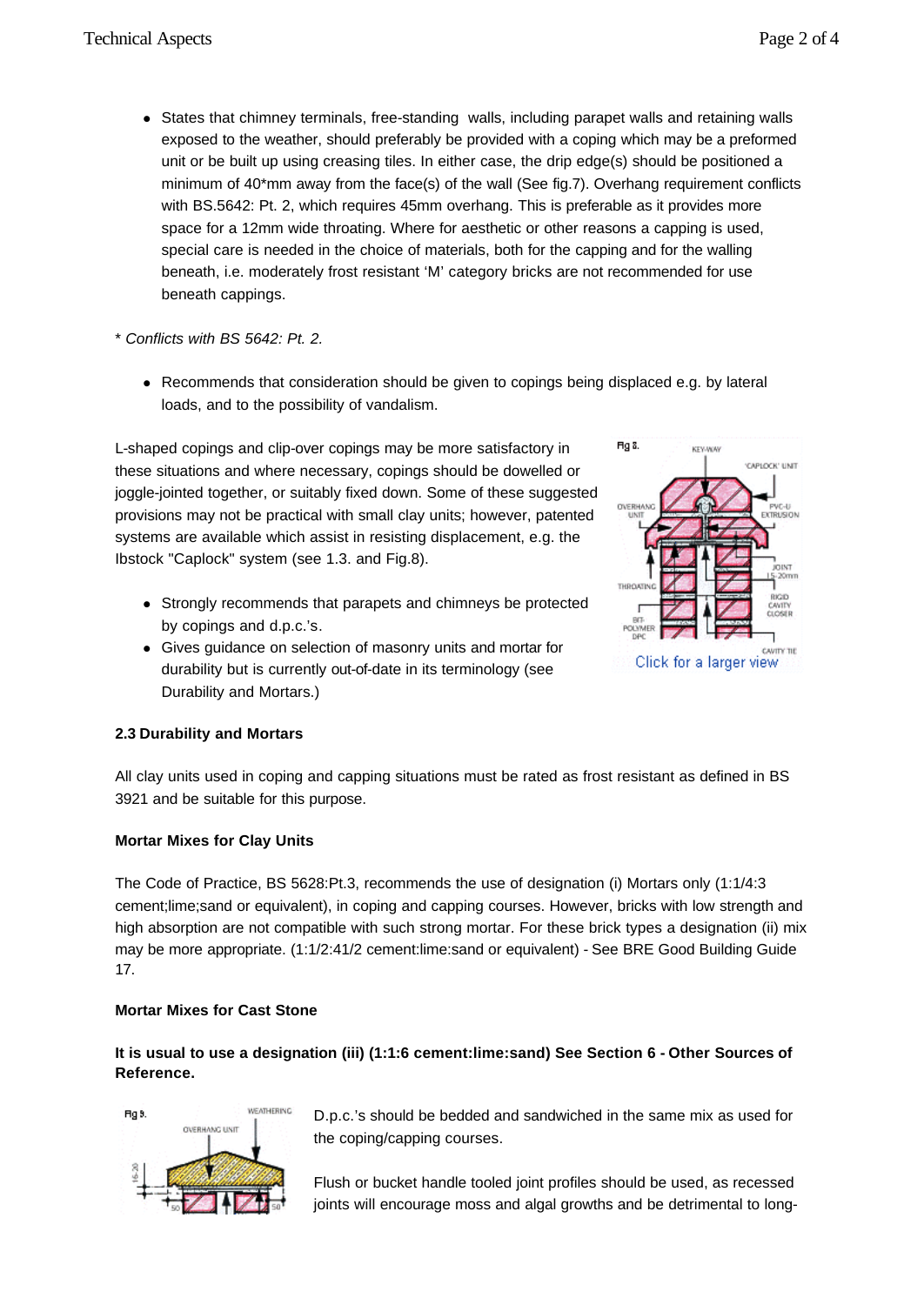

## **2.4 Damp-proof courses**

term durability and appearance.

With cast stone units, consideration should be given to the use of an easily compressible filler and low modulus silicone sealant for jointing / pointing to avoid pattern staining on the brickwork below from cracked joints due to shrinkage of the coping/capping course.

All coping and capping courses or systems should incorporate a d.p.c. to prevent the downward migration of water. This applies even to bonded tile creasing courses, primarily because they are still mortar jointed, although staggered, and do not incorporate a throating.

The d.p.c. should be continuous (i.e. lapped and sealed) and sandwiched in the mortar. It may be positioned two courses down rather than immediately below the capping course, in order to obtain greater weight on the d.p.c.with clay units. (See Fig.11).

Materials should be capable of developing a good bond strength with mortar. Bitumen polymer materials or equivalent are preferred.

D.p.c.'s should extend through the full thickness of the wall or leaf, and project beyond the external face by a minimum of 5mm. This is essential to prevent penetration of water beneath the d.p.c., which can occur if it is placed on an irregular mortar bed. D.p.c.'s should be laid on a smooth bed of fresh mortar and it is important not to use coarse aggregates which might damage the material.

## **2.5 Movement Provisions**

Coping and capping courses are usually more exposed to changing climatic conditions than the general walling or other elevational features, and the effects of higher temperature and moisture changes will induce additional movement to these areas. This together with the use of higher strength mortars with clay units and with little or no restraint to coping and capping courses, will require a greater provision for movement.





Clay masonry coping and cappings therefore require movement joints at a

maximum 3 metre centres to both horizontal and sloping applications. These should extend down to the coping/capping d.p.c. position and incorporate an easily compressible filler material with a sealant finish. (See Fig.11)

Any movement joints provided in the wall below the coping and capping courses must carry directly through these courses (see

Fig. 10). This can be part of the coping or capping movement provisions. For a comprehensive Guide to Clay Brickwork Movement see the Ibstock Design Guide 'Clay Brickwork Designing for Movement'.

## **2.6 Weathering**



The weathering of masonry materials in work is inevitable and will in most cases, enhance appearance, tone down some of the masonry contrasts and begin to give the construction some real character. But it may also produce unsightly staining, algal growth and erosion of mortar joints. (See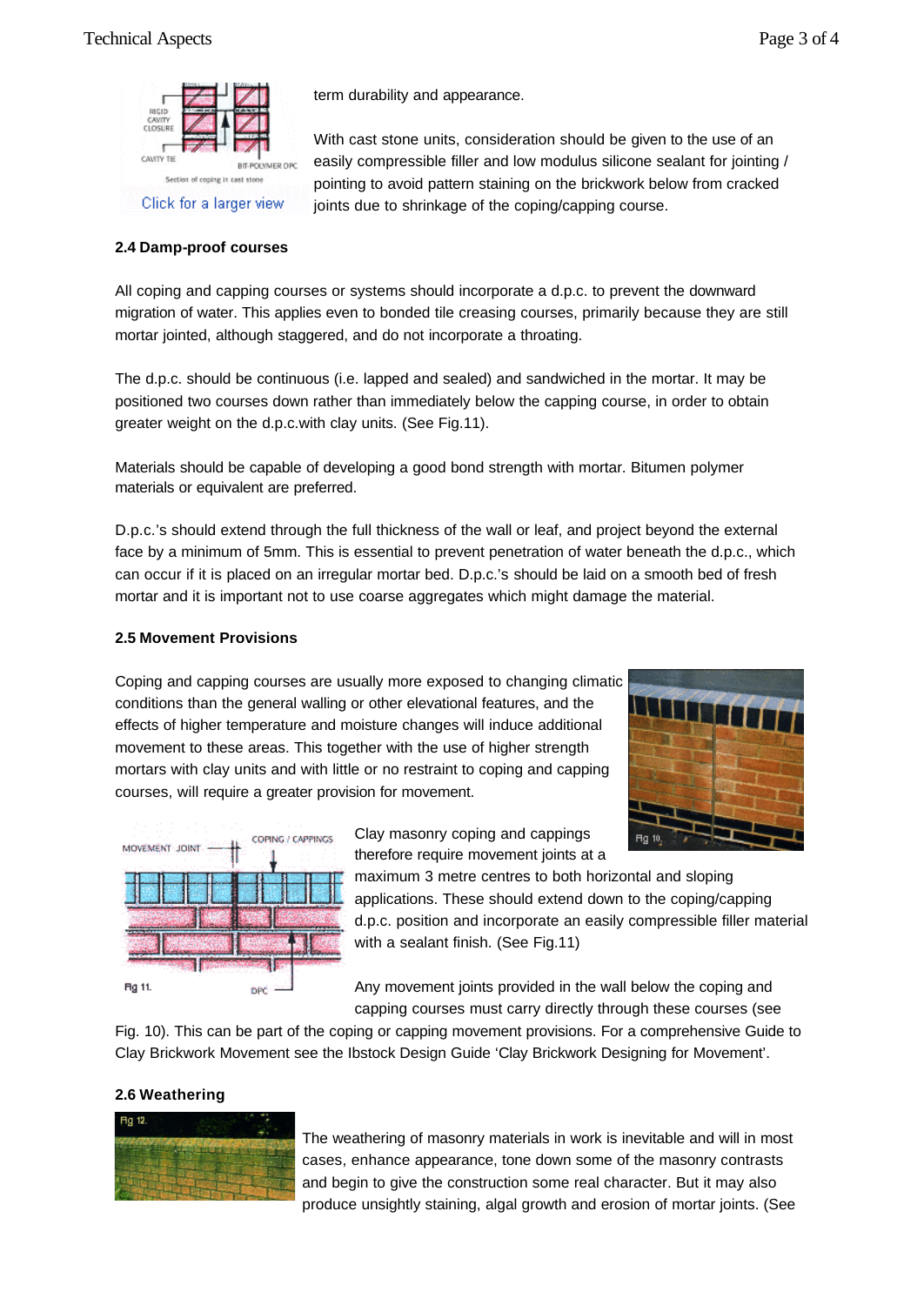Fig.12).

Careful selection of materials compatible with the likely exposure and atmosphere into which the materials are to be placed, assist with even weathering of the masonry below. In addition, a good slope to all top surfaces and an overhang, incorporating a continuous throating, at least equal to the requirements of BS 5642: Pt. 2, will do much to distribute run-off water effectively. (See also 2.3 and 2.4).

## **2.7 Repairs and Renewals**

Where failed coping and capping courses require replacement, the requirements will follow closely the advice given in this Design Guide. The cause of failure is usually obvious but where it is not, expert opinion should be sought. All walls must be structurally sound and built to a safe height in compliance with current requirements with respect to wall thickness to height ratio. This may necessitate some walls having their height reduced.

Defective brickwork should be removed to at least one course below the future high level d.p.c. Any existing movement joints must be continued through the replaced or repaired courses, inclusive of the coping or capping courses. See also BRE Good Building Guide No.17.

Contents - click to view: Introduction<sup>®</sup> **Technical Aspects** Applications Fixings and Restraints Site Practice Other Sources of Reference

Back to the top of the Page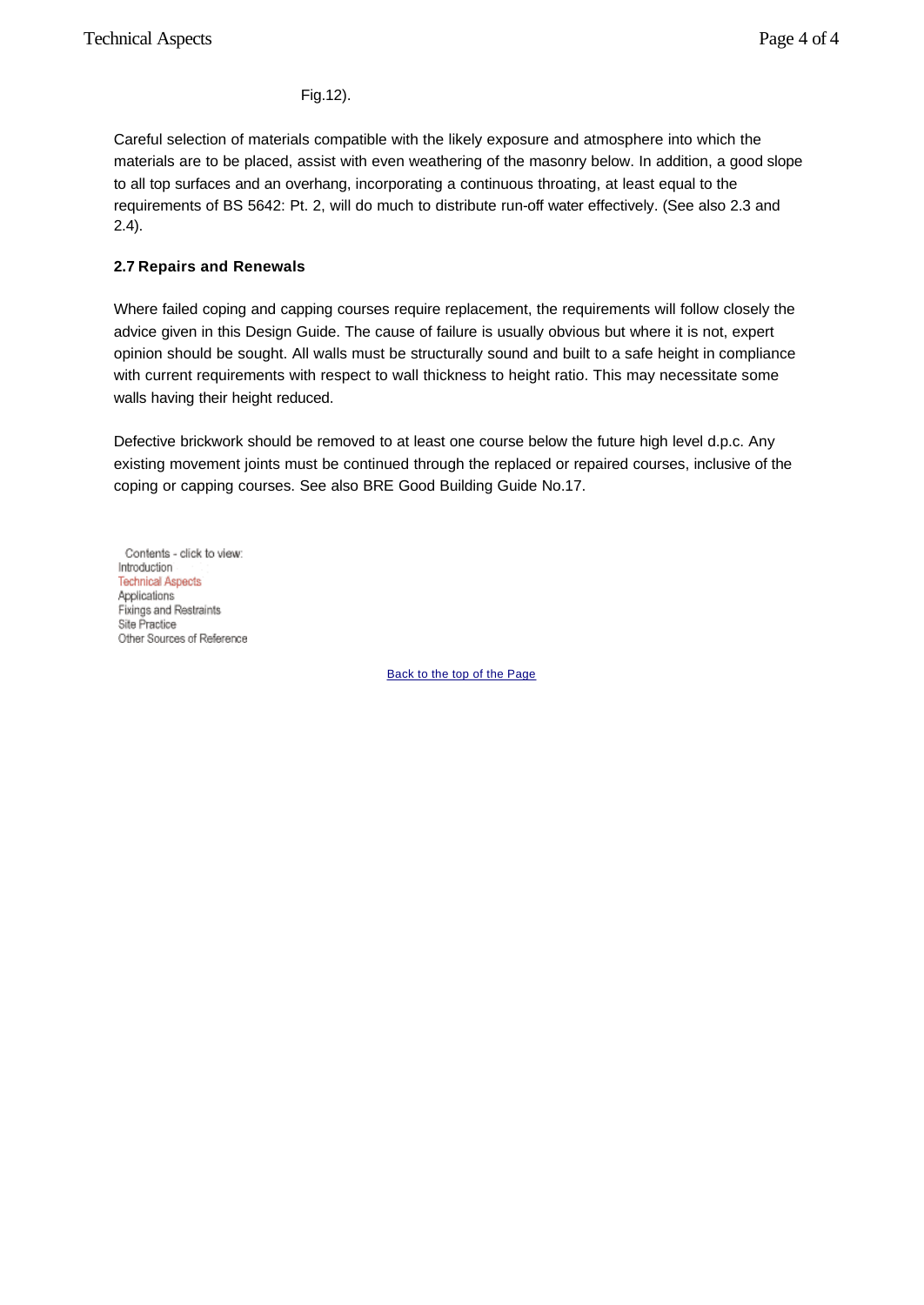

## **Applications**

3.1 Shapes and Widths | 3.2 Angles and Returns | 3.3 Junctions and Stop Ends | 3.4 Horizontal 3.5 Sloping | 3.6 Radial | 3.7 Multiple Unit Designs | 3.8 Pillars, Piers and Chimneys

## **3.1. Shapes and Widths**

The permutations and different profiles for copings and cappings are numerous but a series of standard shapes is available.

The starting point for selection of standard clay brick products available for copings and cappings, is the British Standard 4729, Bricks of Special Shape



Widths under this B.S. are restricted to 102, 215 and 305mm. It is possible however, through the use of Ibstock standard special shapes and by units designed specifically for a project, (including composite units), to produce copings and cappings to suit other width applications. (See



also 3.7 and 3.8).

No equivalent British Standard to 4729 exists for stone copings and cappings but manufacturers have their own standard profiles which conform to the wall widths generally associated with both brick and stone.

Widths of manufacturers' standard special clay units, as opposed to B.S. and purpose made units, will depend upon the brick type, as different clays and process of manufacture will dictate the maximum size. Most brick factories can produce widths up to 305mm, depending on the overall volume of the unit. Some shapes may be available in wider units. Greater widths may be more satisfactorily achieved in cast stone. (See the Ibstock Special Shaped Bricks catalogue and the Ibstock Architectural Masonry brochure.)

Bespoke profiles and arrangements can be supplied to designers and specifiers own requirements. Note: Most profiles can incorporate the 'Caplock' keyway. (See 1.3)

## **3.2 Angles and Returns**



One piece units are preferred for copings and cappings at angles and returns, which will give greater stability, improved bond strength and better

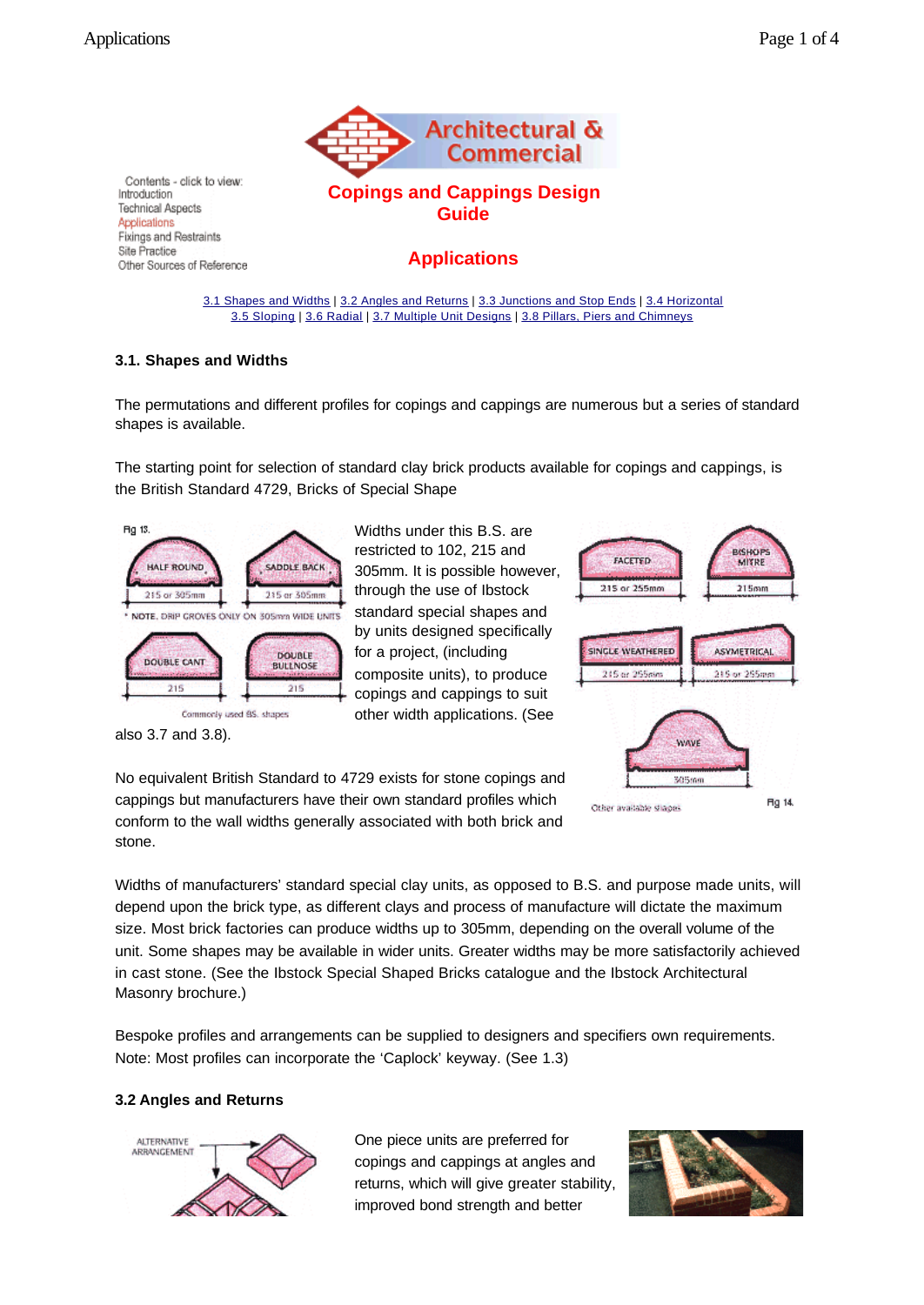

weathering than smaller units. For brick applications this will relate to the

thickness of the wall and the type of brick specified, as some clays and processes permit larger units to be manufactured.

Hg 16.

With all angles and returns, the profiled edges need to be continued around the angle. This can be achieved in different ways. (See Fig.16).

The British Standard 4729 'Bricks of Special Shape' gives references for angles of 30, 45 and 60 degrees and returns of 90 degrees. (See Figs. 16 and 17.)

Units can also be manufactured to angles other than those included in the British Standard. The Ibstock Design Advisory Service will be able to assist in their specification and detailing. (See back page for Design Advice Hotline.)

## **3.3. Junctions and Stop-ends**



As with angles, one piece units are preferred at junctions, in both plan and elevation, with similar restrictions to size. (See 3.2)

Typical examples are at the end of walls



HORIZONTAL TO RAKING **TRANSITION UNIT** 

APEX UNIT

215mm STOP END

(stop-ends) and at 'T' junctions (See Figs. 18 and 19). Where one piece

units are not possible, a composite arrangement is an alternative.

One piece transition units are preferable at junctions between horizontal and sloping copings and cappings. (See Figs. 20 and 21)



**Note:** D.p.c.'s omitted for

clarity.

## **3.4. Horizontal Applications**



Following selection of a profile for the coping or capping, the next stage is to consider the visual form it will take. For brickwork the main considerations are the length of unit (65, 102 or 215mm) and elevation bond pattern to the main wall, staggered cross joints  $Fig. 22$  being preferred. (See Fig.22)

Fig 20.

## **3.5. Sloping Applications**

Similar considerations are required for sloping or raking copings/cappings. Means of restraint, and transition units from horizontal to sloping, and from sloping to horizontal, plus the apex, need special attention. Fair raking cutting to the main brickwork is

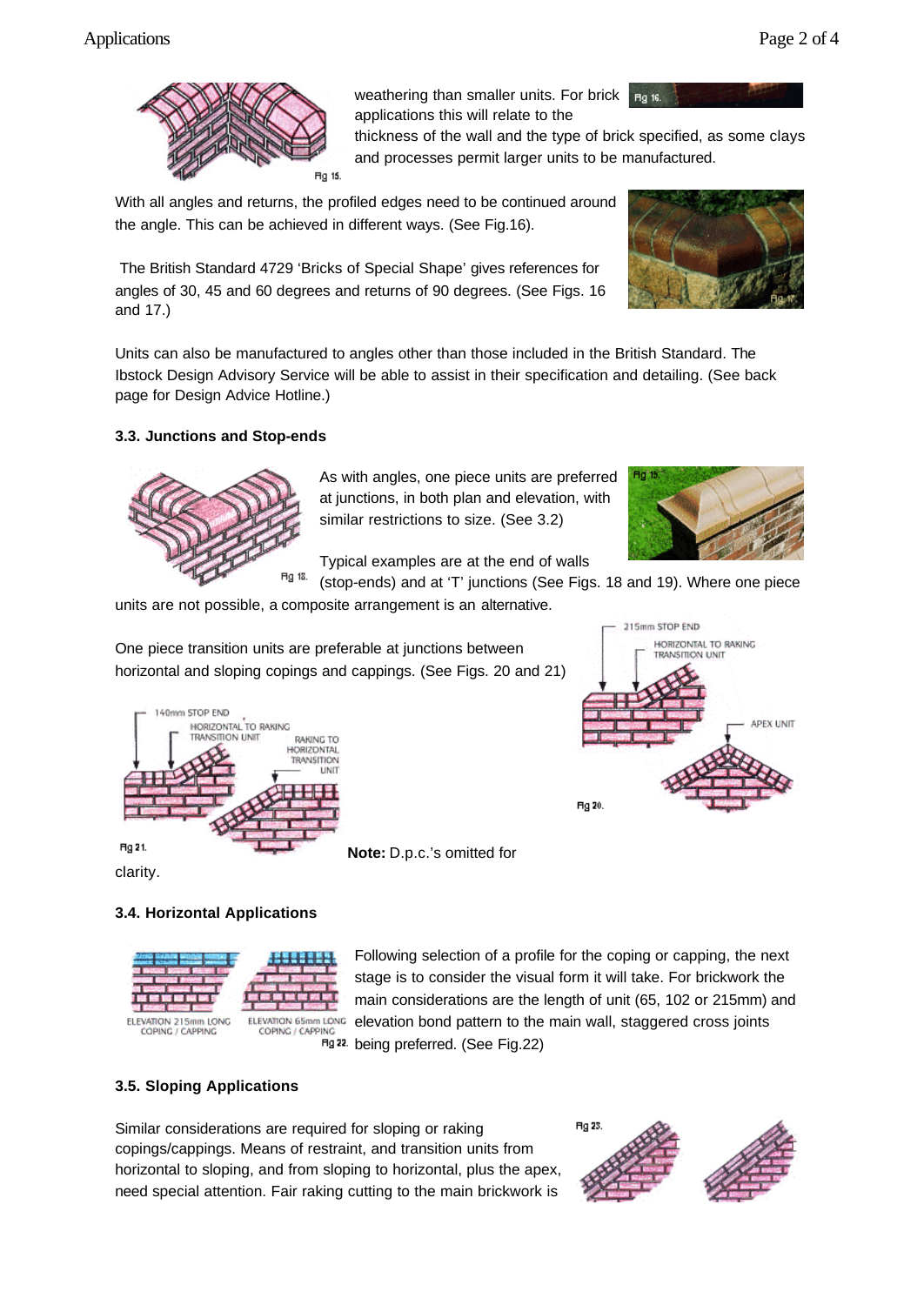## Applications Page 3 of 4

necessary to obtain an even line with the units on the slope (See Figs. 20 and 23). For means of restraint refer to section 4 'Fixings and Restraints.'

ELEVATION 65mm LONG COPING / CAPPING

ELEVATION 215mm LONG COPING / CAPPING

## **3.6 Radial Applications**



These can be radial on plan or in elevation. Radial brickwork on plan necessitates further consideration on the type of units required. This will depend on the radius and the width of the wall. Standard rectangular units, with tapered joints, may be acceptable depending



on the width ofthe tapered joints. However, it is desirable to specify tapered units with parallel mortar joints (See Fig.24). Stonework applications will normally comprise larger units which will incorporate radial faces and parallel joints.

Requirements for radial brickwork in elevation are similar to those for radial on plan. (See Fig. 25) It is worth noting that the 'Caplock' concept can be applied to all radial brick applications.

## **3.7. Multiple Unit Designs**



Hg 26. Where widths of walls exceed the maximum dimensions for covering with a single piece coping or capping, multiple unit designs can be achieved using combinations of different special shaped bricks. (See Fig. 26) For wider walls and refurbishment (replacement



copings and cappings), other combinations of standard special units or components designed to meet particular requirements, can be provided. (See Fig. 27)

#### **3.8 Pillars, Piers and Chimneys**

Free-standing brickwork structures (See Fig. 28) or piers at the end of free-standing walls (See Figs. 29 and 30), which give stability to the wall and often support gate posts, require careful consideration of the copings or cappings due to the increased areas of brickwork requiring protection.

Differing configurations of the wall where it adjoins the pier will also need to be considered.



Cast stone units are available in one piece, to protect the tops of pillars and piers (See Fig. 31). However, Health & Safety regulations limit the weight of units which can be handled without mechanical assistance.



Piers which project from a wall face within its length may be terminated either level with the top of the wall or part way down. Numerous methods can be adopted for protecting the tops of these piers. (Figs. 32 and 33 are examples).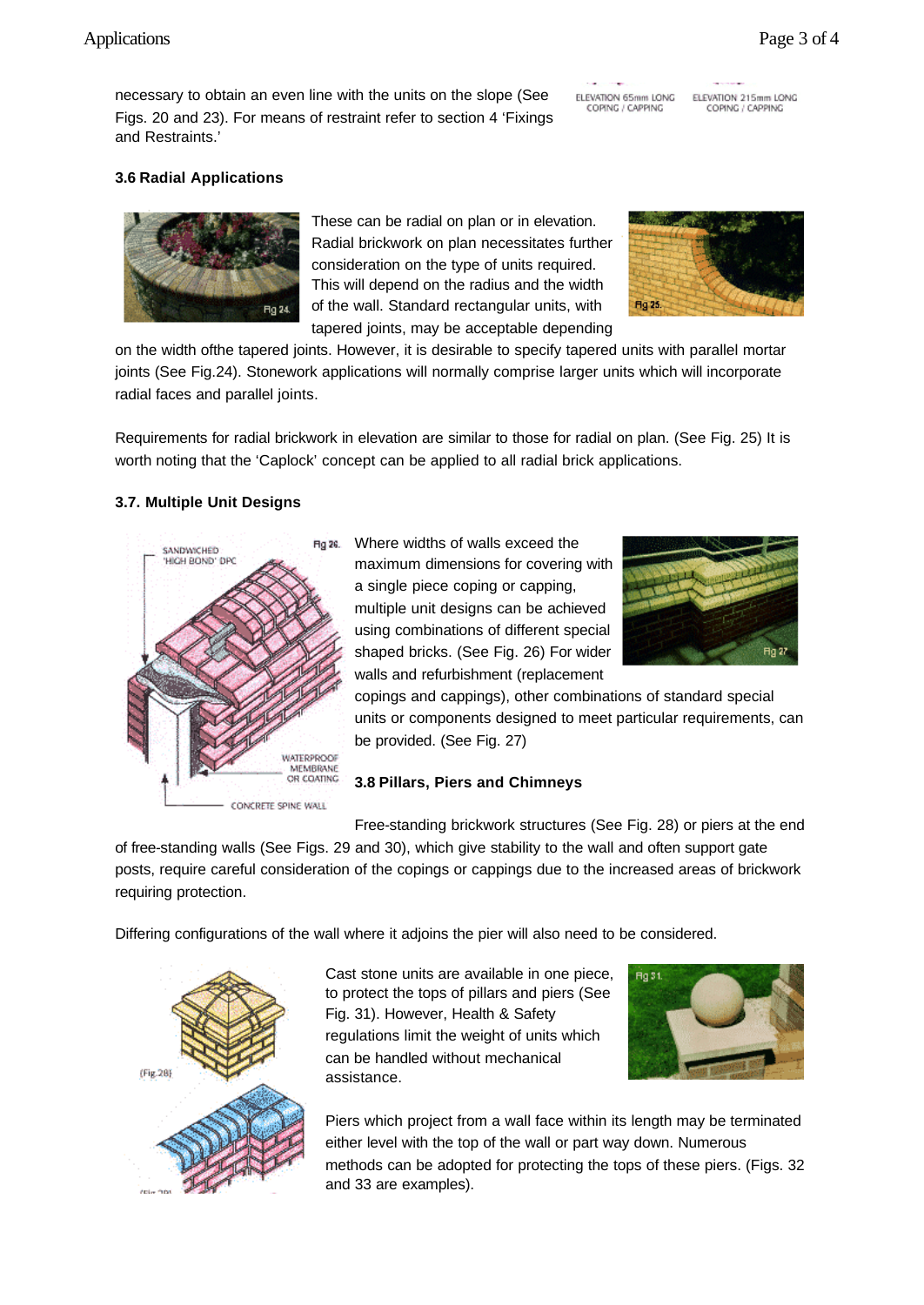## Applications Page 4 of 4



On many buildings the chimney stack is the most exposed area of masonry. The use of sulphate resisting cement in the mortar, to prevent sulphate attack from flue gases, is therefore strongly



recommended when continuous flue linings are not specified.

Tops of chimneys are often simply constructed using corbelled brickwork to protect the main stack, with strong mortar haunching up to the chimney pot to protect the top of the brickwork. (See Fig.34.)

It is preferable however, for a coping to be provided and cast stone units have traditionally been used for this purpose. (See Fig. 35)



Where the coping (or capping) is joined, a continuous d.p.c., bedded in designation (i) mortar for fired clay units or designation (ii) for cast stone units, should be provided.



To provide greater weight onto the d.p.c., the membrane can be positioned two courses down from the top, especially where lighter weight

copings/cappings are used.

Copings or cappings for pillars, piers or chimneys, which are larger than those indicated in this Design Guide, can be provided but may require special designs. The Ibstock Design Advisory service is available to assist in both design and detailing of these applications.

Contents - click to view: Introduction **Technical Aspects** Applications Fixings and Restraints Site Practice Other Sources of Reference

Back to the top of the page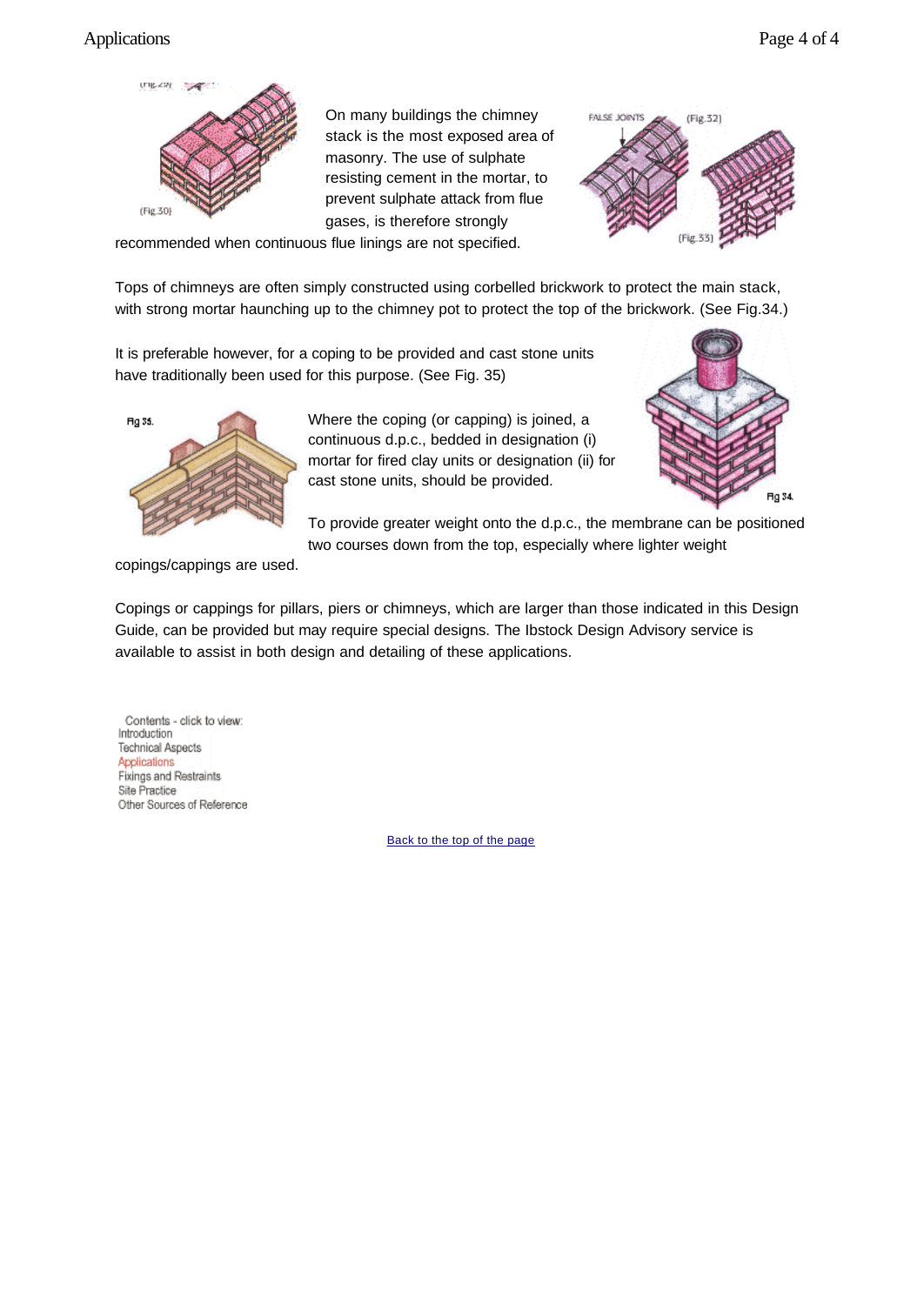

## **Fixing and Restraints**

**Guide**

Most coping and capping courses will remain firmly in place, particularly those on level walling where a sandwiched high-bond d.p.c. has been used. In the case of clay masonry units only the stop ends become vulnerable and the use of a 215 x 215 x 102mm unit will prove satisfactory in most cases.

Mechanically retained units such as the Ibstock 'Caplock' system rely additionally on the proper use of a high bond d.p.c. for their ultimate retainment and in these cases, the manufacturer's fixing instructions should be strictly followed. Adequate movement provisions will contribute significantly towards the retainment and proper functioning of the coping or capping courses. (See 2.5)

Where coping and capping courses are used on sloping walls of 15 deg. and upwards, particularly gable ends, it is not sufficient to rely upon a high bond d.p.c. for retainment of the short lengths of level coping/capping usually provided at the bottom of each slope. There are many historical examples that support this.



Traditionally, sloping stone copings and cappings were provided with kneeler blocks at intervals within the length, which as restraints, were extremely effective. (See Fig. 36)

With brickwork, tumbling in courses at intervals would have provided the means of restraint. (See Fig. 37)

The present day inclusion of stone kneeler blocks as a means of restraint, will also have a continuous high bond 'sandwiched' d.p.c., and if the wall is of cavity construction, a cavity closer to all sloping and horizontal planes. (See Fig. 38.)





The restraint of clay masonry copings and cappings is best attained by the provision of

stainless steel mesh or flat strip, bent up at the lower end as illustrated in Fig. 39. The screw fixing for the restraint punctures the d.p.c. but this is covered by the min. 100mm lap of the following d.p.c. length. This arrangement can also be used to restrain stone copings and cappings.

Restraint will be required to sloping units at approximately 1.5m centres (stone kneeler blocks at approximately 3.0m centres) with, in many cases, restraint to the level short lengths also. Movement joints at 3.0m centres will, by necessity, incorporate some of the restraint provisions. (See Fig.40).



Movement joint and restraint provisions for a typical gable are as  $DPC \rightarrow$ shown  $-85$ ت من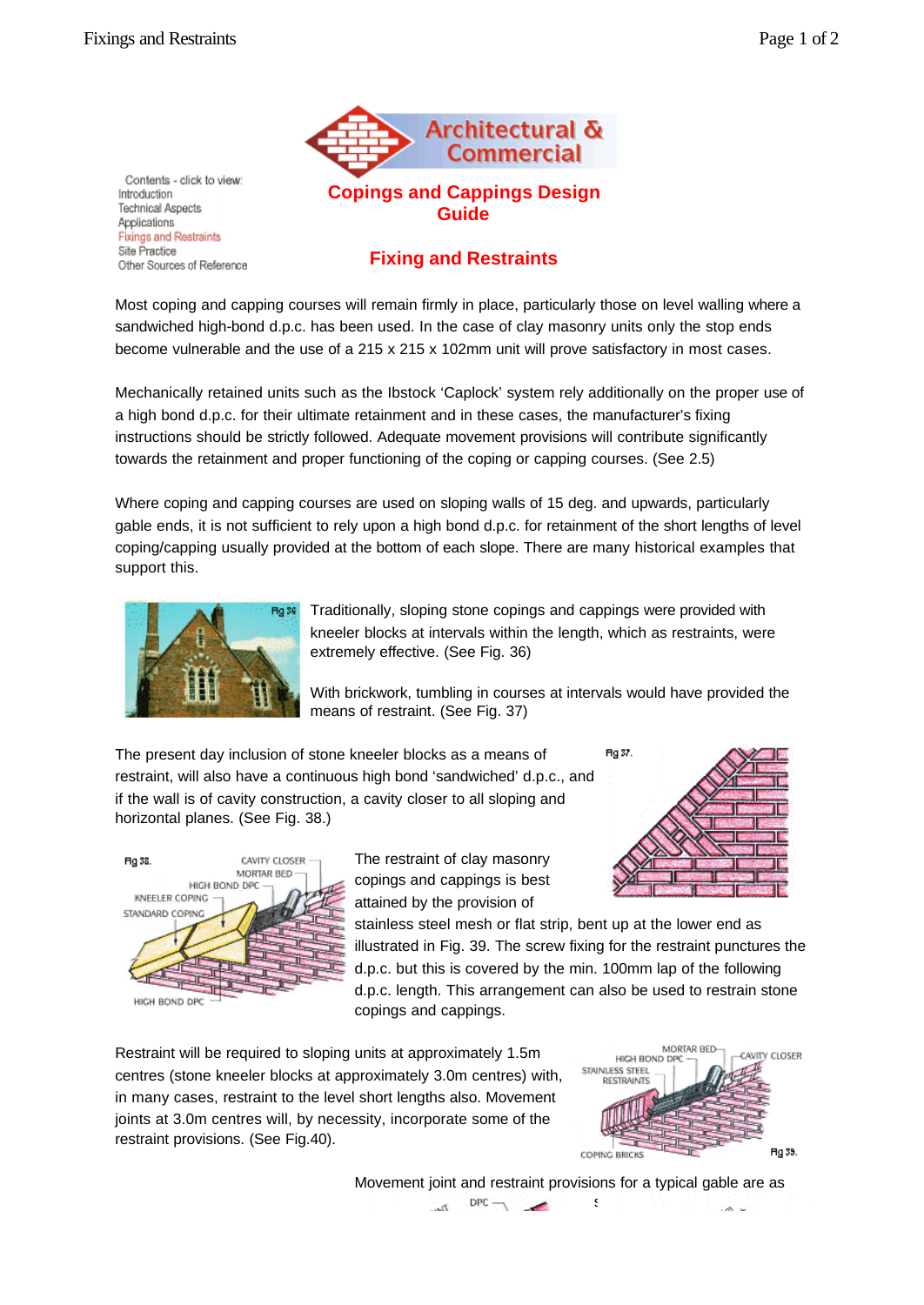

will accord with the requirements for copings and cappings (See also

2.5). The lateral displacement of coping and capping courses (by the placement of ladders etc) is usually attributed to the lack of a high bond dpc and/or it being laid dry on one face of the brickwork. A sandwiched high bond dpc will do much to provide resistance to lateral displacement.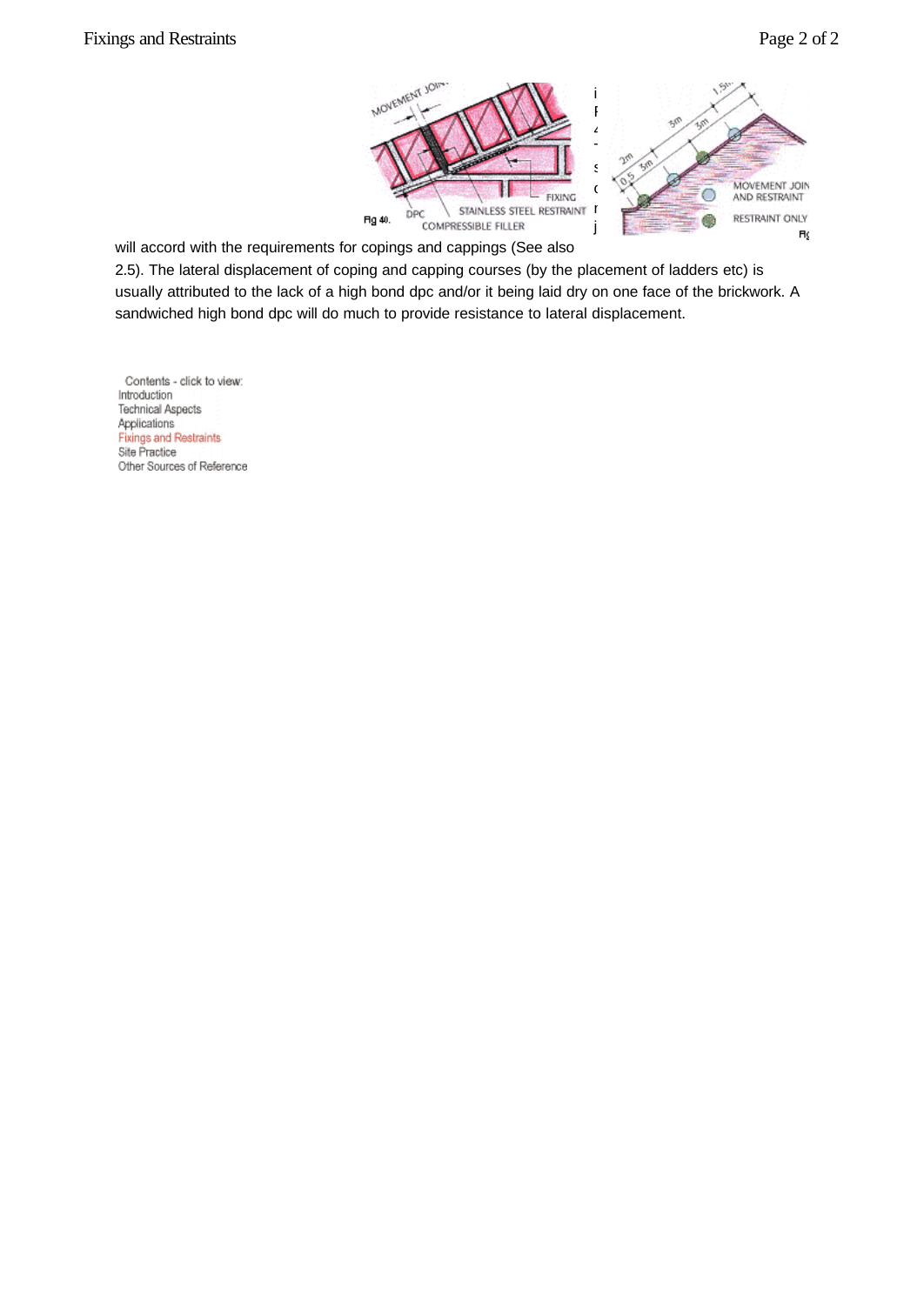

## **Site Practice**

#### Setting out | Good Site Practice

Successful coping and capping applications are reliant upon good site practices and careful workmanship. Defects can result from rain penetration, cracking, frost or sulphate attack and poor workmanship. They are avoidable if correct preparation, setting-out and supervision are maintained. To maintain product quality and reduce damage the following procedures should be implemented.

#### **Site Storage**

- Products should be stored on level, dry areas at a safe distance from other trades and site traffic.
- Pallets of products should never be stacked.
- Individual units should not be stacked face to face without appropriate interface material (i.e. polystyrene, timber spacers etc.)
- Large individual units should be suitably supported by bearers.
- Products should remain packaged until immediately prior to use.
- When unpacking products, strapping/packaging should be cut not 'burst.'
- Opened pallets of cast stone and clay units must be covered to prevent the ingress of water, dirt or dust.

## **Site Handling**

The safe handling of brick specials & cast stone components is essential in order to ensure that they remain undamaged. Ibstock Health & Safety/COSHH guidance notes are available upon request (See Section 6).

- Where cast stone units are supplied with lifting sockets or eyes these must be used.
- Always use suitable plant for moving products around the site and aim to reduce movement and re-handling.
- Re-use the original packing to protect faces, arrises etc. during site handling.

## **SETTING OUT**

## **Units set between piers**



Position equal cut units at each end and ensure joints are solidly buttered as units are bedded. (See Fig. 42)

#### **Wall with free end**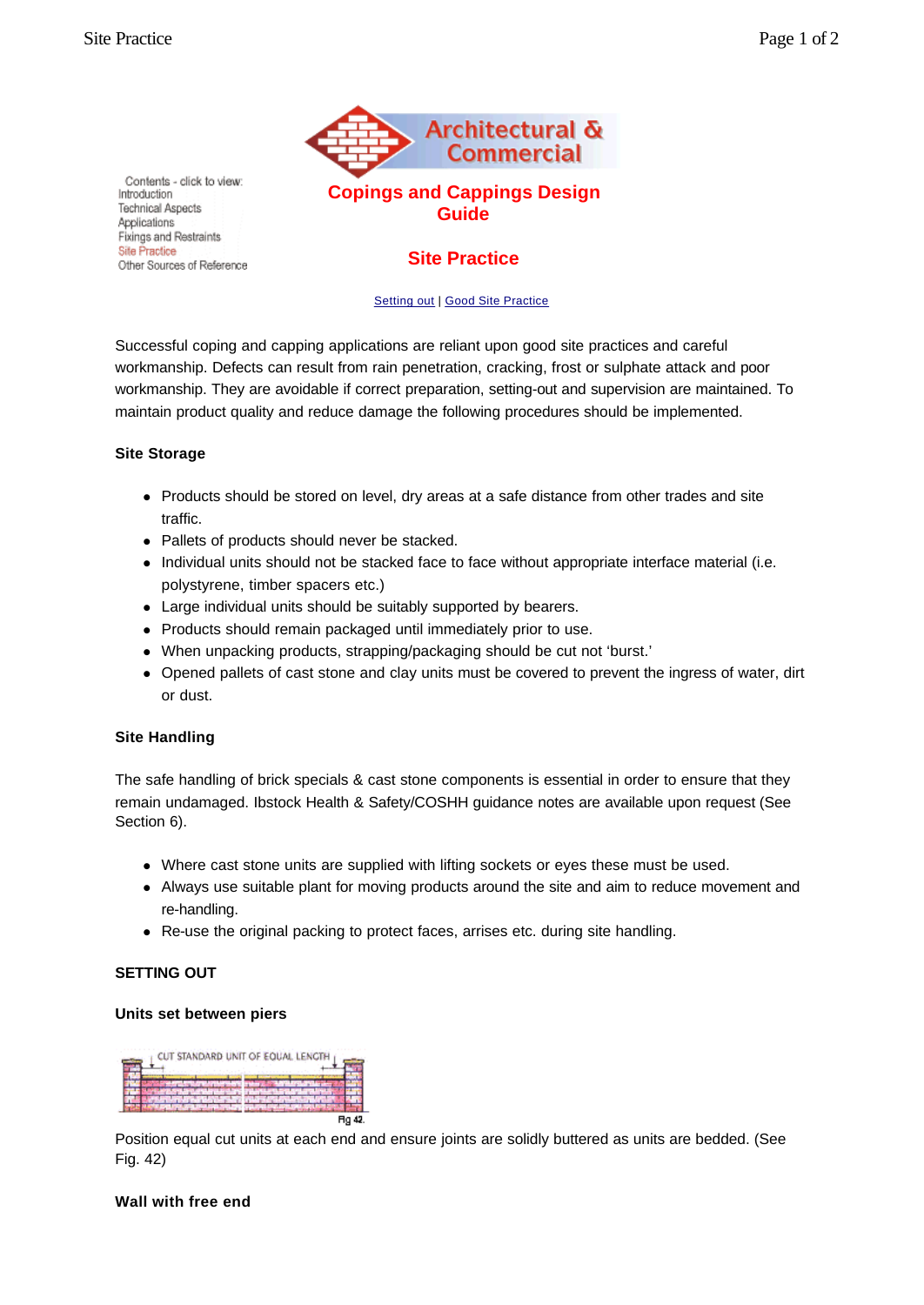| FULL UNIT RETURN END | CUT STANDARD UNIT |
|----------------------|-------------------|
|                      |                   |
|                      |                   |
|                      | 43                |

Position whole unit at free end of the wall and cut unit against pier. Ensure units are set-out dry before bedding in mortar. (See Fig.43)

## **GOOD SITE PRACTICE**

saw.

Important factors determining good site practice will include the following:

- A continuous throating under the coping units and through the jointing material to avoid staining or deterioration of the masonry below. (See Fig.44)
- A gauged mortar produced to the specified mix.
- Fig 44. • Neat and precise cutting of units by means of a masonry
- Careful sorting and setting-out of units before bedding to establish a suitable and consistent spacing.
- Vertical joints 'buttered' and filled as the work progresses.
- The alignment of 'high' level copings along the lower edge and 'low' level copings along the upper edge.
- A high-bond d.p.c. material to the correct width for the application, supported across the cavity and sandwiched and bedded in the mortar.
- Good workmanship and effective supervision.

## **Protection During Construction**

- Protect all units removed from the storage area.
- Protect completed work to prevent contamination, saturation and impact damage.
- Bedded units should not be used to support scaffolding poles, planks etc.